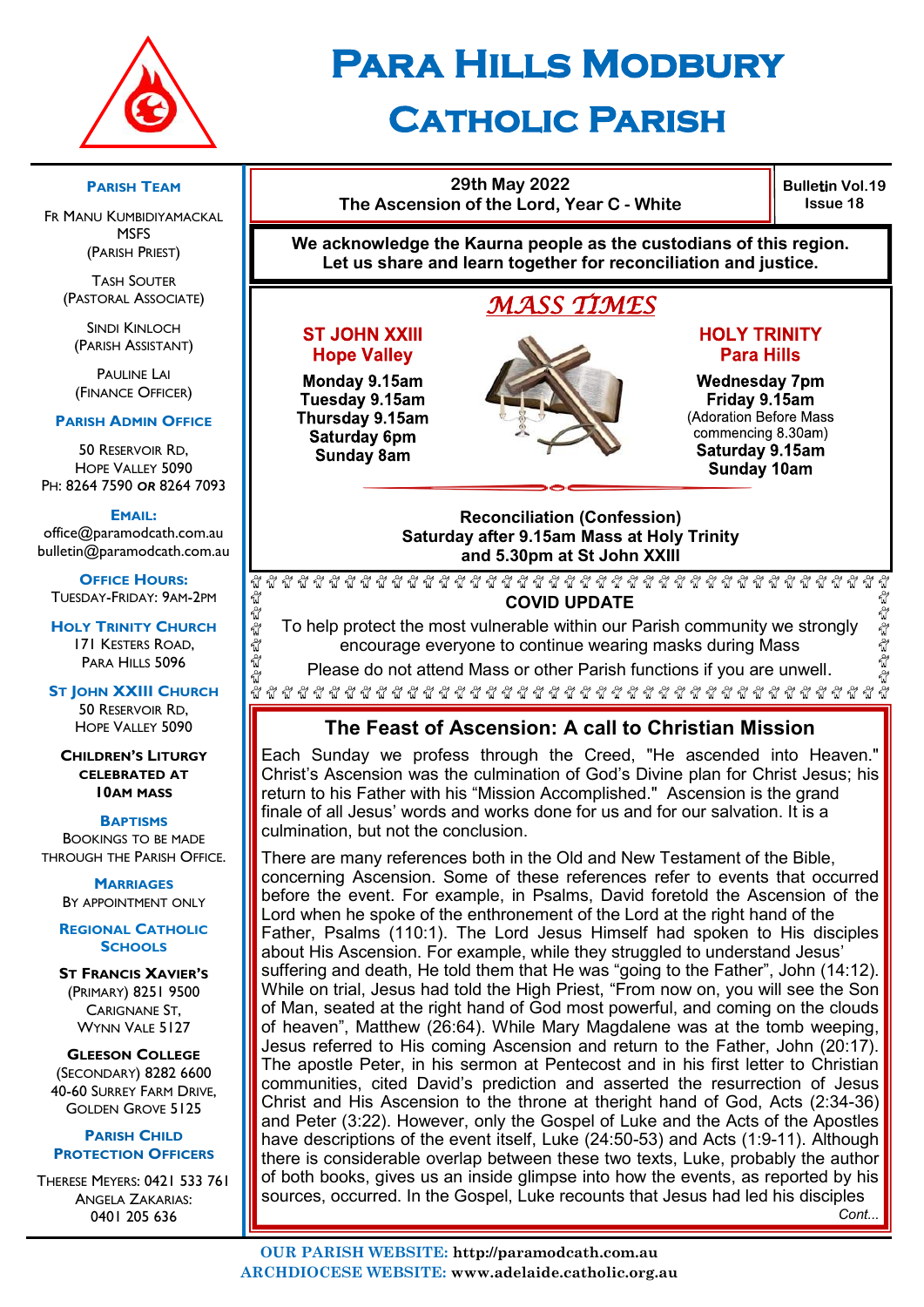out of the city of Jerusalem to a place near Bethany, and "he raised his hands and blessed them. As he blessed them, he parted from them and was taken up to Heaven ", Luke (24:50-51). So, as Jesus was blessing his disciples, much as a priest would bless the people, two things occurred. Jesus "parted from them" and "was taken up to Heaven."

We can also say that the Ascension is most closely related in meaning to Christmas. At Christmas, in Jesus, the human and the Divine became united in the person and life of one human being. At the Ascension, this human being, Jesus with His risen, glorified body became a part of who God is for all eternity. The Ascension, along with the Incarnation, is here to tell us that it is a good thing, a holy and wonderful thing to be a human being. Because God did it and even more, the fullness of God now includes what it means to be a human being. So, Ascension is a great feast to be celebrated.

The Biblical accounts of the Ascension focus not so much on the details of the event as on the mission Jesus gave to his disciples. For example, in the accounts narrated in Luke and Acts, the Ascension took place in Jerusalem. In Matthew and Mark, on the other hand, the event occurred in Galilee. In Luke and Acts, the Ascension happened forty days after the Resurrection, a period during which Jesus appeared repeatedly to his followers. In Matthew and Mark there is no indication of the time period between the Resurrection and the Ascension. The Gospel writers apparently were not aiming at accuracy of historical detail but were more concerned with transmitting Our Lord's message.

The message is loud and clear. The work of Jesus has to continue through his followers. Jesus gives this mission to all the believers: "Go out to the whole world and proclaim the Gospel to every creature." This mission is not given to a select few but to all believers. To be a Christian is to be a proclaimer and an evangelizer. There is a difference between preaching and proclaiming. "We preach with words but we proclaim with our lives." As we celebrate the Lord's return to His Father in Heaven; His Ascension; we are being commissioned to go forth and proclaim the Gospel of life and love, of hope and peace, by the witness of our lives. Let us today give heed to this call to each of us and live our Christian life with a true awareness of our Christian Mission.

Let me conclude with these words that St. Augustine proclaimed on the Feast of Ascension: "Today our Lord Jesus Christ ascended into heaven; let our hearts ascend with him. Listen to the words of the Apostle: 'If you have risen with Christ, set your hearts on the things that are above where Christ is, seated at the right hand of God; seek the things that are above, not the things that are on earth.' For just as he remained with us even after his Ascension, so we too are already in Heaven with him, even though what is promised us has not yet been fulfilled in our bodies."

## **Saints & Feast Days**

| 31st May                           | The Visitation of the Blessed      |  |
|------------------------------------|------------------------------------|--|
| 1st Jun                            | <b>St Justin</b>                   |  |
| 2nd Jun                            | <b>Sts Marcellinus &amp; Peter</b> |  |
| 3rd Jun                            | St Charles Luwanga & Companions    |  |
| 5th Jun                            | <b>Pentecost Sunday</b>            |  |
| Readings for Sunday, 5th June 2022 |                                    |  |
|                                    |                                    |  |

| 1st Reading Acts | $2:1 - 11$          |
|------------------|---------------------|
| 2nd Reading Rom  | $8:8 - 17$          |
| Gospel<br>di Jih | 14:15 - 16, 23 - 26 |

#### **Our Community's Prayer Petitions**  *PLEASE NOTE: THE NAMES ON THE SICK LIST WILL REMAIN FOR TWO MONTHS ONLY UNLESS OTHERWISE NOTIFIED.*

**BULLETIN PRAYER LIST:** Please note that names can only be added to this list by immediate family, or the ill person themselves (for reasons of privacy).

#### **Please Remember in your Prayers Those who are sick, especially:**

John Jarrad, Martha Fernandez, Carmel Adams, Vesna Zagar, Kim Pope, Anne Hughes, David Truman, Bruce Tilley, Anne Valentine, Ken Randell, Mary Rose Probst, Emelia Pudelek, Maria Trotta, Joan Walmsley, Ursula Moore, Lil Buckley, Pat Collins, Anne Van Der Arend, Margaret Pitt, Patricia Kopf, Darcy Ridley, Jayden Lee, Maria Hand, Molly Holmes Father Peter Milburn, Emma Gammon, Asher Caudle, David North, Elijah Neri, Wayne Collins, Marg Dolman, Sean Molloy, Antoinette Pascale, Charlotte Fussell, Reta Lockyer, John MacGrath, Ken Robinson, Mary Redmond, Graham Speed, Marlen Piineda, Rosa Maria Santos, Betty Roper, Imperia De Ionno, Julie Reimann, Gerry Canavan, Kay Kennedy, Marie Boulton, Gary Lockyer, Yvonne Summers, Rita Robinson, Sr. Marleen Dewar OLSH



#### **DIVINE MERCY AT HOLY TRINITY CHURCH**

The next Divine Mercy Devotion will be on Sunday, 29th May at 2.30pm at Holy Trinity Church, 171 Kesters Rd, Para Hills.

#### **Annual Mass Counts**



During May we have been conducting the Annual Archdiocesan Mass Counts. These counts are used by the Archdiocese for pastoral planning and financial reporting purposes.

This year we will conduct the count as we enter the church so that our Holy Mass is not disturbed. You will be given a piece of paper and asked to identify as Male or Female and to select one of the 5 age categories.

No identifying information will be collected and all data will only be reported as an aggregate.

Tanuleumbudramakkal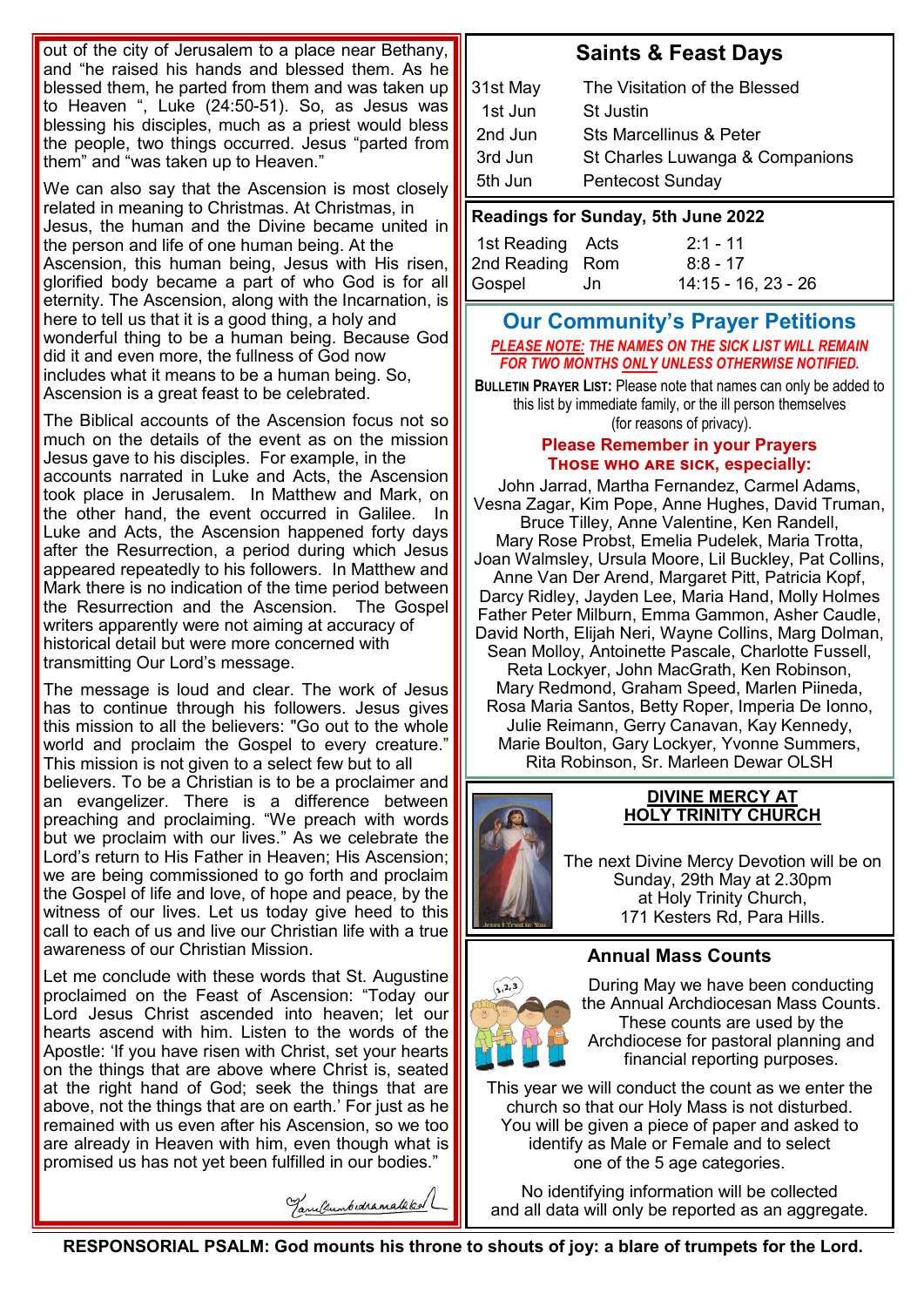**ST VINCENT DE PAUL HQ: 1300 729 202 from 9.00am — 1.00pm or www.vinnies.org.au** 



## **St Vincent de Paul Modbury Conference**

A busier week just gone with five calls, one of which was to a new applicant, a single mother with three children.

Your assistance through donations to the Winter Appeal is much appreciated – it's been a tough year financially with social distancing provisions curtailing or cancelling fund raising activities. As a Conference we don't operate at a "profit" and rely on grants from the State funds.

> The raffle will be drawn early next week results in the next bulletin.

If you have the capacity to do a bit of shopping, our immediate needs are Sugar, Jam, Tinned Meat and Pasta Sauce. Any help is greatly appreciated.



## *STAY FOR A CUPPA!*

After a long break our monthly Cuppa's after Mass are resuming this weekend.

We encourage everyone to join us and take the opportunity to catch up with your fellow parishioners

## **Legion of Mary**



The Legion of Mary began in Para Hills when a Curia from Perth came here in 2000. Our first meeting was on the  $29<sup>th</sup>$  May. We started with 3 members and gradually there were 18 of us and had to divide into 2 praesidia.

During that time we were able to teach catechism to children, train altar servers etc., visit the sick and lonely, organise bus outings, start a junior Praesidium and provide lots of other help to our parish. When the pandemic came we lost members and now are down to 5 members.

This will be our 22 $^{\text{nd}}$  year working for Jesus through Mary and on the  $1<sup>st</sup>$  Sunday in June will have a display outside the Para Hills church after 10am Mass to let people know more about our Legion and encourage more people to join.

We meet every Tuesday at 12 30pm at Holy Trinity, our meeting is very spiritual and not like any other.

> Please come and talk to us and help us to grow again in numbers.

For more information please contact Anne Craig on 0452 216 382

## **Saturday Treasure Market Help**

The Saturday Treasure Market is held on the 2nd Saturday of each month and is a general fundraiser for the Parish and has been operating for more than 30 years with some very dedicated volunteers. However due to ongoing health issues with some of our volunteers, we are looking for more permanent help to set up, sort, and pack away items on Market day. We set up at 7am, sort items during the morning and pack up about 12noon. If you are able to help or would like more information please contact Kathryn Hudson on 8263 4805. Unfortunately if we can not get more help the market shed may have to wind down or close which means loss of income for the Parish.

> Kathryn Hudson Market Coordinatior

## **SPECIAL COLLECTION**

The Special Collection for the Propagation of the Faith Appeal will be taken up this Weekend.

We invite parishioners to visit the Catholic Mission website where you can gain a comprehensive view of the activities Catholic Mission provides in doing the work of the Pontifical Mission societies in Australia. Website<https://catholicmission.org.au/>



## **FIRST SATURDAY MASS**

4th June 2022 9.15am HOLY TRINITY CHURCH Holy Rosary for PEACE in the world. Commencing at 8.45am with Acts of Consecration, to the Sacred Heart of Jesus and the Immaculate Heart of Mary with the Sacrament of Penance. Please bring a SINGLE flower for Our Holy Mother  *"In the end my Immaculate Heart will triumph" ( Our Lady of Fatima 1917 )*



#### **NOVENA OF THE HOLY CLOAK OF ST JOSEPH HOLY TRINITY CHURCH**

To pray for all Families, the Priesthood and for the Protection of the Unborn Wednesday 1st June The Novena and Rosary beginning at 6.30pm followed by Mass at 7pm finishing with Adoration of the Blessed Sacrament with Benediction.

*"I put all my desires, cares and wishes for you in the Sacred Heart. I know it protects and guards you." (St Mary of the Cross MacKillop)*